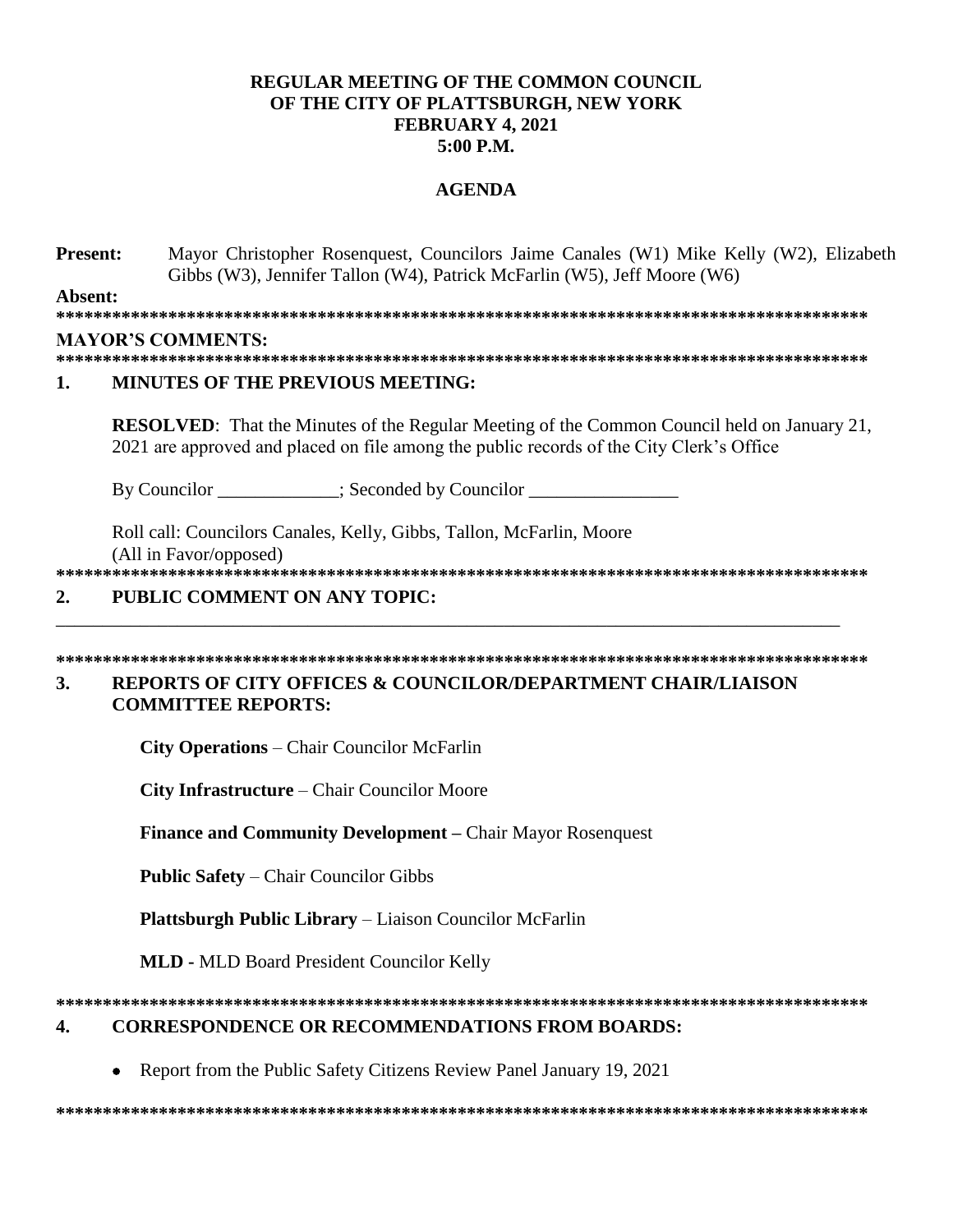### 5. **PAYROLLS OF VARIOUS DEPARTMENTS:**

|    | <b>RESOLVED:</b> That the payrolls of the various Departments of the City of Plattsburgh for the week<br>ending February 3, 2021 in the amount of $\frac{1}{2}$ are authorized and allowed and the Mayor<br>and the City Clerk are hereby empowered and directed to sign warrants drawn on the City Chamberlain |                                                                                                                                                                                                          |  |  |  |  |
|----|-----------------------------------------------------------------------------------------------------------------------------------------------------------------------------------------------------------------------------------------------------------------------------------------------------------------|----------------------------------------------------------------------------------------------------------------------------------------------------------------------------------------------------------|--|--|--|--|
|    | for the payment thereof.                                                                                                                                                                                                                                                                                        |                                                                                                                                                                                                          |  |  |  |  |
|    |                                                                                                                                                                                                                                                                                                                 | By Councilor ____________; Seconded by Councilor _______________________________                                                                                                                         |  |  |  |  |
|    |                                                                                                                                                                                                                                                                                                                 | Roll call: Councilors Canales, Kelly, Gibbs, Tallon, McFarlin, Moore                                                                                                                                     |  |  |  |  |
|    | (All in Favor/opposed)                                                                                                                                                                                                                                                                                          |                                                                                                                                                                                                          |  |  |  |  |
| 6. | <b>AUDIT OF CLAIMS:</b>                                                                                                                                                                                                                                                                                         |                                                                                                                                                                                                          |  |  |  |  |
|    |                                                                                                                                                                                                                                                                                                                 | <b>RESOLVED:</b> That the bills Audited by the Common Council for the week ending February 5, 2021 in<br>authorized and directed to sign warrants drawn on the City Chamberlain for the payment thereof. |  |  |  |  |
|    |                                                                                                                                                                                                                                                                                                                 | By Councilor ____________; Seconded by Councilor _______________________________                                                                                                                         |  |  |  |  |
|    | (All in Favor/opposed)                                                                                                                                                                                                                                                                                          | Roll call: Councilors Canales, Kelly, Gibbs, Tallon, McFarlin, Moore                                                                                                                                     |  |  |  |  |
| 7. | <b>OTHER ITEMS:</b>                                                                                                                                                                                                                                                                                             |                                                                                                                                                                                                          |  |  |  |  |
|    |                                                                                                                                                                                                                                                                                                                 | The City Operations Committee was polled on Resolution #7.1 on January 27, 2021                                                                                                                          |  |  |  |  |

## MAYOR ROSENQUEST HANDS DOWN THE FOLLOWING RE-APPOINTMENTS OF  $7.1$ **MARRIAGE OFFICERS FOR THE CITY OF PLATTSBURGH EFFECTIVE** FEBRUARY 5, 2021 THROUGH JANUARY 31, 2025.

### **WILLIAM LAUNDRY**  $a.$

### **KELLY DONOGHUE**  $\mathbf{b}$ .

Roll call: Councilors Canales, Kelly, Gibbs, Tallon, McFarlin, Moore (All in Favor/opposed)

ACTION TAKEN: Adopted \_\_\_\_\_ Defeated \_\_\_\_\_\_ Withdrawn \_\_\_\_\_ Tabled \_\_\_\_\_

Follow up Action: 

The Infrastructure Committee requested Resolutions #7.2 through #7.10 be placed on the agenda.

### $7.2$ Approving the installation of the Arts Park Mural Interpretive Panel

By Councilor \_\_\_\_\_\_\_\_\_\_; Seconded by Councilor \_\_\_\_\_\_\_\_\_\_\_\_\_\_\_\_\_\_\_\_\_\_\_\_\_\_\_\_\_\_\_\_\_

Discussion:

Roll call: Councilors Canales, Kelly, Gibbs, Tallon, McFarlin, Moore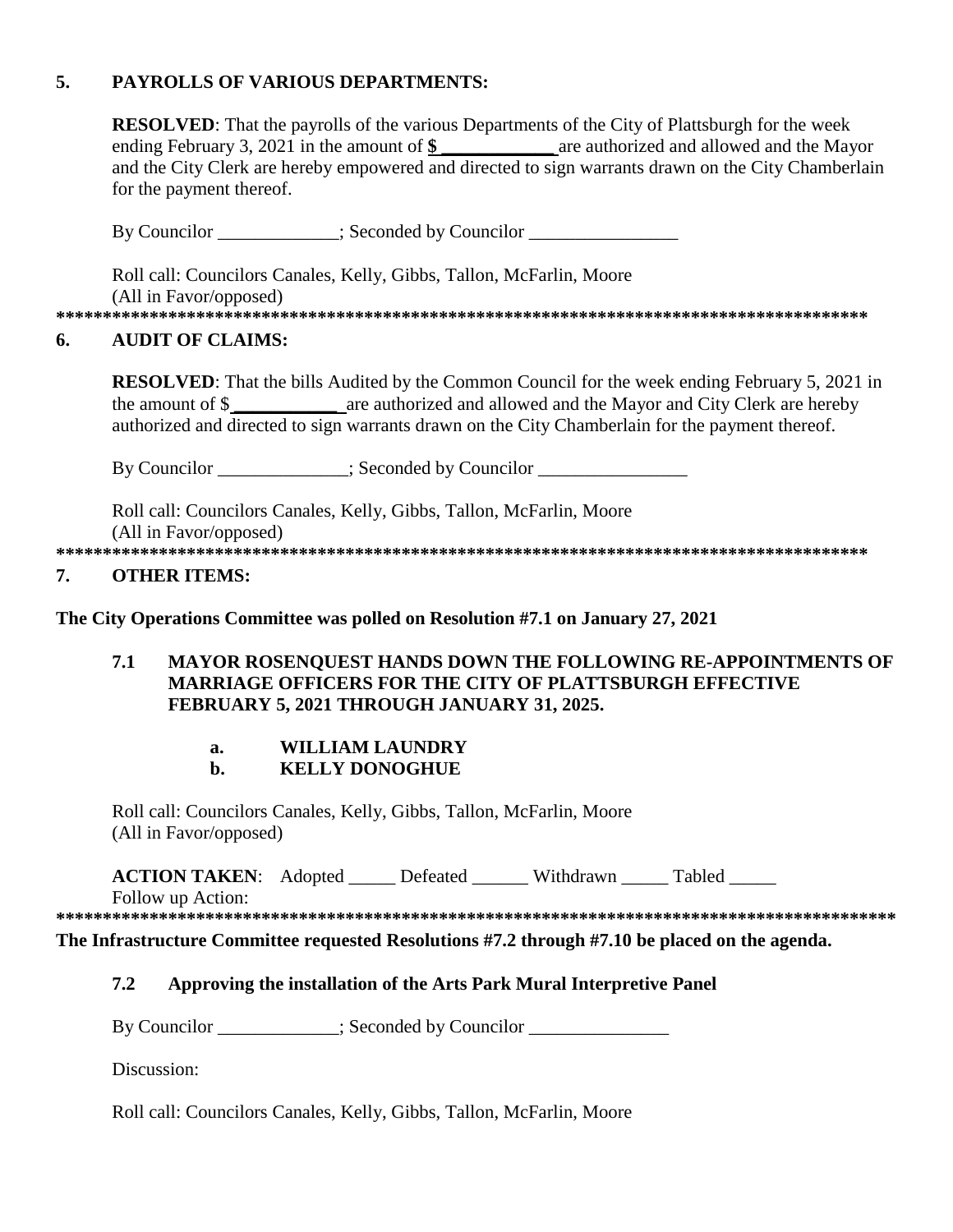|  | (All in Favor/opposed) |  |
|--|------------------------|--|
|  |                        |  |

|             | Follow up Action:                                                   |                                               | <b>ACTION TAKEN:</b> Adopted ______ Defeated _______ Withdrawn _____ Tabled _____ |                                                                                                                                                                                                                                                                                      |
|-------------|---------------------------------------------------------------------|-----------------------------------------------|-----------------------------------------------------------------------------------|--------------------------------------------------------------------------------------------------------------------------------------------------------------------------------------------------------------------------------------------------------------------------------------|
|             |                                                                     |                                               |                                                                                   |                                                                                                                                                                                                                                                                                      |
| 7.3         |                                                                     |                                               |                                                                                   | Authorizing the transfer of funds to cover the City Hall window capital project                                                                                                                                                                                                      |
|             |                                                                     |                                               | By Councilor ____________; Seconded by Councilor _______________                  |                                                                                                                                                                                                                                                                                      |
| Discussion: |                                                                     |                                               |                                                                                   |                                                                                                                                                                                                                                                                                      |
|             |                                                                     |                                               | Roll call: Councilors Canales, Kelly, Gibbs, Tallon, McFarlin, Moore              |                                                                                                                                                                                                                                                                                      |
|             | Follow up Action:                                                   |                                               | <b>ACTION TAKEN:</b> Adopted _____ Defeated ______ Withdrawn _____ Tabled _____   |                                                                                                                                                                                                                                                                                      |
| 7.4         |                                                                     | <b>Department of Transportation (NYSDOT).</b> |                                                                                   | Authorizing the Mayor to sign a Shared Services Agreement with The New York State                                                                                                                                                                                                    |
|             |                                                                     |                                               | By Councilor ___________; Seconded by Councilor _______________                   |                                                                                                                                                                                                                                                                                      |
| Discussion: |                                                                     |                                               |                                                                                   |                                                                                                                                                                                                                                                                                      |
|             | (All in Favor/opposed)                                              |                                               | Roll call: Councilors Canales, Kelly, Gibbs, Tallon, McFarlin, Moore              |                                                                                                                                                                                                                                                                                      |
|             | Follow up Action:                                                   |                                               | ACTION TAKEN: Adopted _____ Defeated ______ Withdrawn _____ Tabled _____          |                                                                                                                                                                                                                                                                                      |
| 7.5         | (PSAP) Grant.                                                       |                                               |                                                                                   | Revising Resolution dated July 11, 2019 to authorize Mayor Rosenquest to sign and execute<br>all necessary agreements, certifications or reimbursement requests for Federal Aid and/or<br>Marchiselli Aid on Behalf of the City of Plattsburgh for the Pedestrian Safety Action Plan |
|             |                                                                     |                                               | By Councilor __________; Seconded by Councilor _______________                    |                                                                                                                                                                                                                                                                                      |
| Discussion: |                                                                     |                                               |                                                                                   |                                                                                                                                                                                                                                                                                      |
|             | (All in Favor/opposed)                                              |                                               | Roll call: Councilors Canales, Kelly, Gibbs, Tallon, McFarlin, Moore              |                                                                                                                                                                                                                                                                                      |
|             | Follow up Action:                                                   |                                               | <b>ACTION TAKEN:</b> Adopted _____ Defeated ______ Withdrawn _____ Tabled _____   |                                                                                                                                                                                                                                                                                      |
| 7.6         |                                                                     | Pedestrian Safety Action Plan (PSAP) Project. |                                                                                   | Authorizing the Department of Public Works to advertise for bids for construction of the                                                                                                                                                                                             |
|             | $\alpha$ and $\alpha$ is the set of $\alpha$ is the set of $\alpha$ |                                               |                                                                                   |                                                                                                                                                                                                                                                                                      |

By Councilor \_\_\_\_\_\_\_\_\_\_; Seconded by Councilor \_\_\_\_\_\_\_\_\_\_\_\_\_\_\_\_\_\_\_\_\_\_\_\_\_\_\_\_\_\_\_\_\_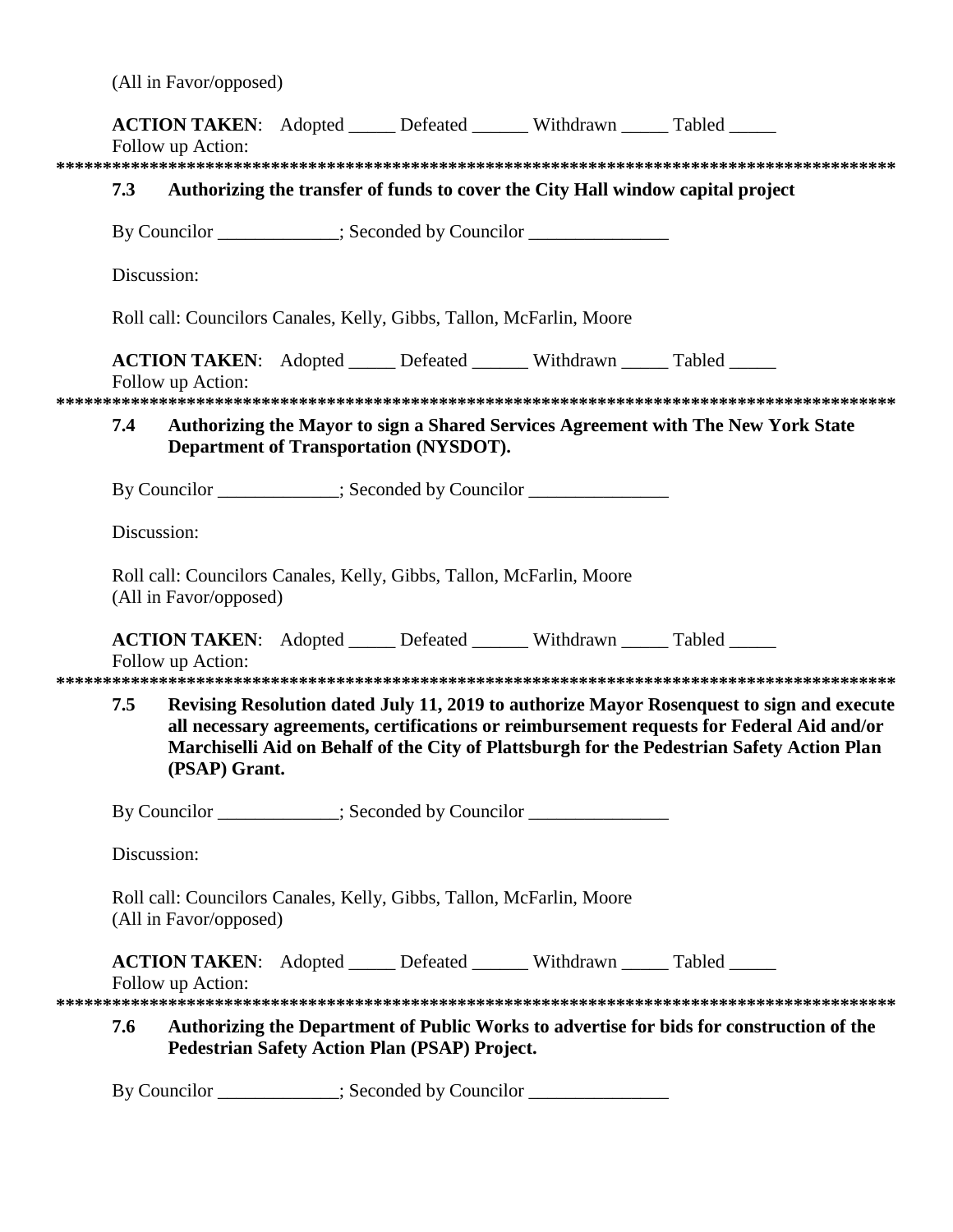Discussion:

Roll call: Councilors Canales, Kelly, Gibbs, Tallon, McFarlin, Moore (All in Favor/opposed)

|             | Follow up Action:      |  | <b>ACTION TAKEN:</b> Adopted _____ Defeated ______ Withdrawn _____ Tabled _____  |                                                                                        |  |
|-------------|------------------------|--|----------------------------------------------------------------------------------|----------------------------------------------------------------------------------------|--|
|             |                        |  |                                                                                  |                                                                                        |  |
| 7.7         |                        |  | Adoption of the City of Plattsburgh Complete Streets Implementation Policy       |                                                                                        |  |
|             |                        |  | By Councilor ____________; Seconded by Councilor _______________________________ |                                                                                        |  |
| Discussion: |                        |  |                                                                                  |                                                                                        |  |
|             | (All in Favor/opposed) |  | Roll call: Councilors Canales, Kelly, Gibbs, Tallon, McFarlin, Moore             |                                                                                        |  |
|             | Follow up Action:      |  | ACTION TAKEN: Adopted _____ Defeated ______ Withdrawn _____ Tabled _____         |                                                                                        |  |
|             |                        |  |                                                                                  |                                                                                        |  |
| 7.8         |                        |  | Authorizing the transfer of funds to cover various 2021 DPW capital projects     |                                                                                        |  |
|             |                        |  | By Councilor ___________; Seconded by Councilor _______________                  |                                                                                        |  |
| Discussion: |                        |  |                                                                                  |                                                                                        |  |
|             |                        |  | Roll call: Councilors Canales, Kelly, Gibbs, Tallon, McFarlin, Moore             |                                                                                        |  |
|             | Follow up Action:      |  | <b>ACTION TAKEN:</b> Adopted _____ Defeated ______ Withdrawn _____ Tabled _____  |                                                                                        |  |
|             |                        |  |                                                                                  |                                                                                        |  |
| 7.9         |                        |  |                                                                                  | Authorizing the transfer of funds to cover various 2021 Environmental capital projects |  |
|             |                        |  | By Councilor ___________; Seconded by Councilor ______________                   |                                                                                        |  |
| Discussion: |                        |  |                                                                                  |                                                                                        |  |
|             |                        |  | Roll call: Councilors Canales, Kelly, Gibbs, Tallon, McFarlin, Moore             |                                                                                        |  |
|             | Follow up Action:      |  | ACTION TAKEN: Adopted _____ Defeated ______ Withdrawn _____ Tabled _____         |                                                                                        |  |
| 7.10        | and WFP                |  |                                                                                  | Approving contract extension "Contract #2019-01-15% Sodium Hypochlorite for WRRF       |  |
|             |                        |  | By Councilor ___________; Seconded by Councilor _______________                  |                                                                                        |  |
| Discussion: |                        |  |                                                                                  |                                                                                        |  |